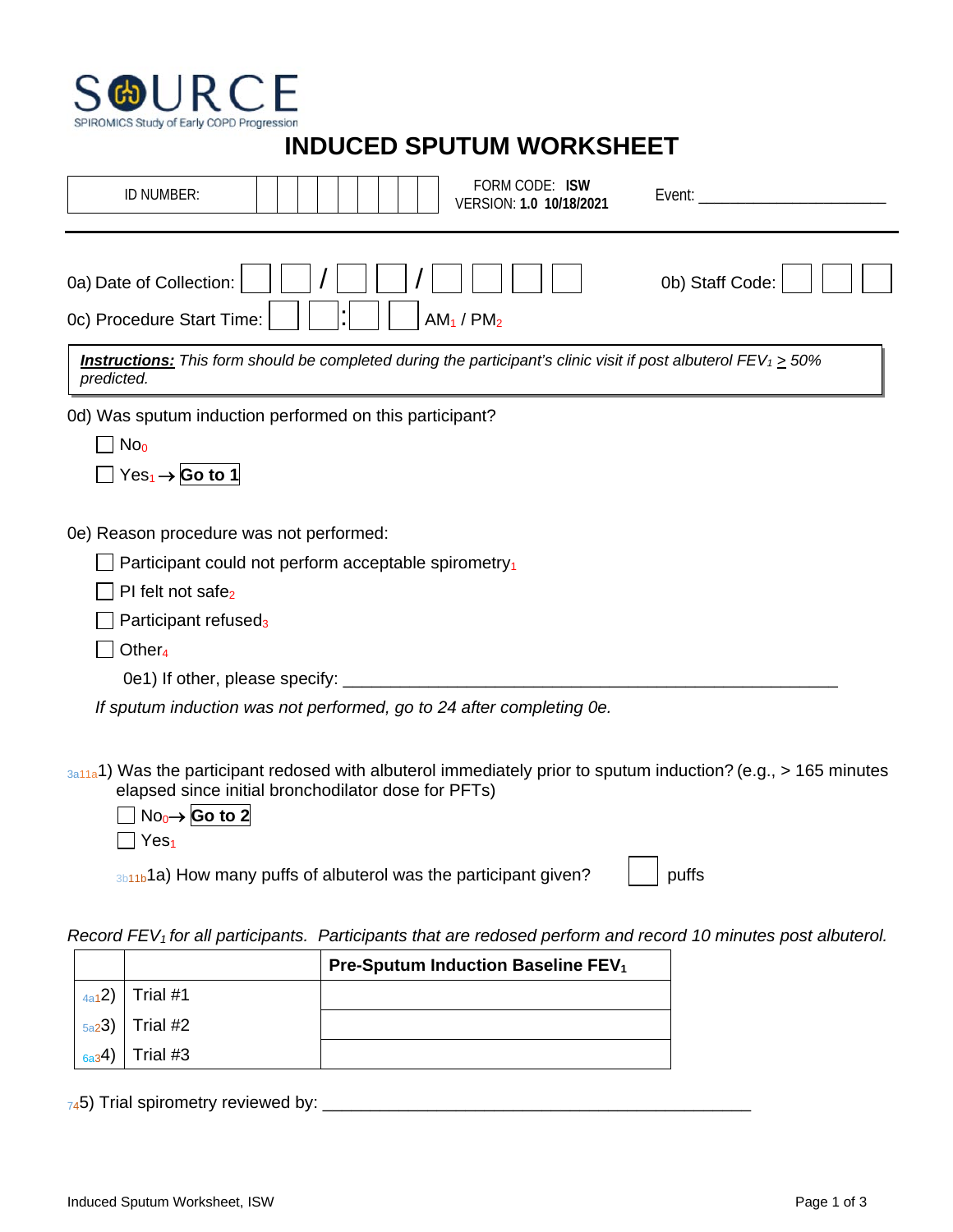|                  | ID NUMBER:                                                                                     | FORM CODE: ISW<br>Event:<br>VERSION: 1.0 10/18/2021                                                     |
|------------------|------------------------------------------------------------------------------------------------|---------------------------------------------------------------------------------------------------------|
| Yes <sub>1</sub> | 856) Spirometry ok to continue?<br>$No0 \rightarrow$ Go to 17                                  |                                                                                                         |
|                  | $_{1a/1b9/9a}$ 7) 10% fall from                                                                | multiplied by 0.9 is<br>Continue at present                                                             |
|                  |                                                                                                | concentration – do not increase saline concentration (use best $FEV1$ from trials 1-3 for calculation). |
|                  | 2a/2b10/10a8) 20% fall from                                                                    | multiplied by 0.8 is<br>Discontinue tests,                                                              |
|                  |                                                                                                | give albuterol. Perform PFTs at 10 minutes post administration (use best $FEV1$ from trials 1-3 for     |
|                  | calculation).                                                                                  |                                                                                                         |
|                  |                                                                                                | FEV <sub>1</sub>                                                                                        |
| 12a129)          | 2 min at 3% NaCl                                                                               |                                                                                                         |
|                  | If $FEV_1 < 20\%$ drop, continue                                                               |                                                                                                         |
| 13a1310)         | 7 min at 3% NaCl                                                                               |                                                                                                         |
| 1411)            | If $FEV_1 < 20\%$ drop, continue<br>First 7 minutes complete, continue                         | $No0 \rightarrow$ Go to 17<br>Yes <sub>1</sub>                                                          |
|                  | induction?                                                                                     |                                                                                                         |
|                  | If $FEV_1 \ge 20\%$ drop, then stop<br>induction procedure.                                    |                                                                                                         |
| 1511a)           | If yes, % NaCl used:                                                                           | $3%$ NaCl <sub>1</sub><br>4% NaCl <sub>0</sub>                                                          |
|                  | <b>NOTE:</b> If $FEV_1 < 10\%$ drop, then<br>increase to 4% NaCl after sample<br>is collected. |                                                                                                         |
|                  | If $FEV_1 = 10-19\%$ drop, then<br>continue at 3% NaCl.                                        |                                                                                                         |
| 16a1612)         | 2 min                                                                                          |                                                                                                         |
|                  | If $FEV_1 < 20\%$ drop, continue                                                               |                                                                                                         |
| 17a1713)         | 7 min                                                                                          |                                                                                                         |
|                  | If $FEV_1 < 20\%$ drop, continue                                                               |                                                                                                         |
| 1814)            | Second 7 minutes complete,<br>continue induction?                                              | $No_0 \rightarrow$ Go to 17<br>Yes <sub>1</sub>                                                         |
|                  | If $FEV_1 \ge 20\%$ drop, then stop<br>induction procedure.                                    |                                                                                                         |
| $_{19}14a)$      | If yes, % NaCl used:                                                                           | $3%$ NaCl <sub>1</sub><br>4% $NaCl2$ $\Box$ 5% $NaCl3$                                                  |
|                  | <b>NOTE:</b> If you did not increase %<br>NaCl in step 11a, then continue at<br>3%.            |                                                                                                         |
|                  | If you did increase NaCl to 4% and<br>$FEV_1 < 10\%$ drop, then increase to<br>5%.             |                                                                                                         |